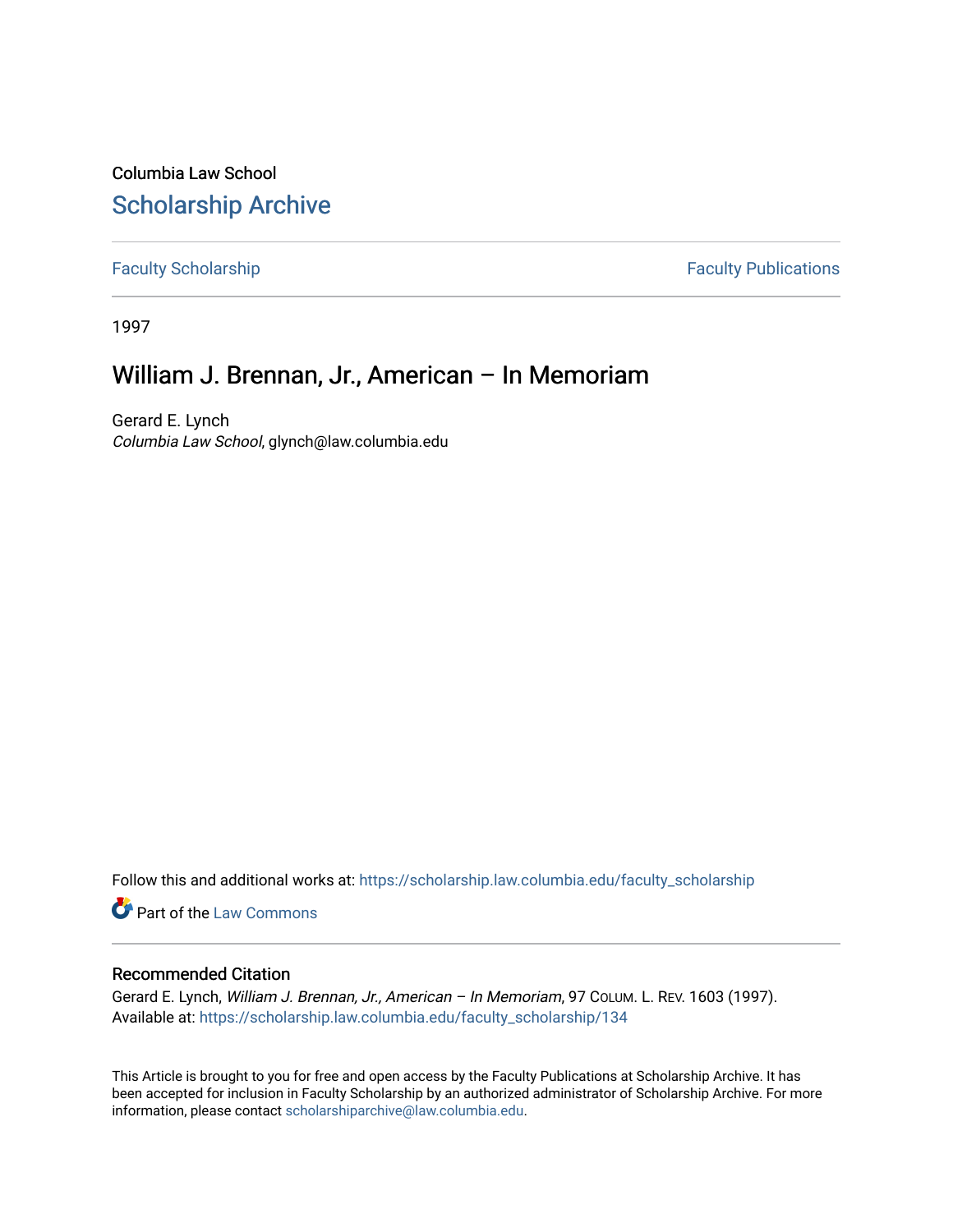# **COLUMBIA LAW REVIEW**

**VOL. 97 October 1997 NO. 6** 

## **IN MEMORIAM**

#### WILLIAM **J.** BRENNAN, JR., AMERICAN

*Gerard E. Lynch\**

At Justice Brennan's funeral, President Clinton spoke of the Justice's enormous impact on our country's law-thirty-four years on the Supreme Court, over 1300 opinions authored, many of them landmarks: *Baker v. Carr,'* opening the way to one person, one vote; *Craig v. Boren,2* wielding the Equal Protection Clause to strike down discrimination on the basis of sex; *Goldberg v. Kelly,<sup>3</sup>*insisting on the right of the poorest citizens of the administrative state to be heard in the face of an arbitrary bureaucracy; *New York Times Co. v. Sullivan,4* articulating the modem rationale for a free press; and so many more.

It was all true, but to those of us who were privileged to know and work for the man, it seemed somehow beside the point-and even, in one way, a little too much like what the Justice's detractors would have said. The powerful force in American law perhaps resembled too closely the man who "imposed his values on the Constitution," the legal colossus who remade the Constitution in his own image. Of course, we understood Justice Brennan's great influence on the law; some of us had even worked on some of those opinions. But what did all that have to do with the modest little man with the big grin and the bigger heart, that wonderfully warm gentleman who seemed to remember the name of everyone he'd ever met (and their spouses and children), who bestowed his love and interest as freely on the security guards at the Court as on the senators and foreign dignitaries he met? Was this towering figure the same humble fellow who said upon being sworn in that he felt like a "mule in the Kentucky Derby"?5 The Justice we knew, despite close involvement in the most divisive and difficult legal issues of our time, and despite taking an enormous amount of public, editorial, and scholarly praise and abuse, never played the great man and never had an ungenerous word to say even about his most committed intellectual adversaries. It was always

<sup>\*</sup> PaulJ. Kellner Professor of Law, Columbia University School of Law; Law Clerk to Justice Brennan, 1976-1977.

<sup>1. 369</sup> U.S. 186 (1962).

<sup>2. 429</sup> U.S. 190 (1976).

<sup>3. 397</sup> U.S. 254 (1970).

<sup>4. 376</sup> U.S. 254 (1964).

**<sup>5.</sup>** Kim I. Eisler, A Justice for All: William J. Brennan, Jr. and the Decisions That Transformed America 99 (1993).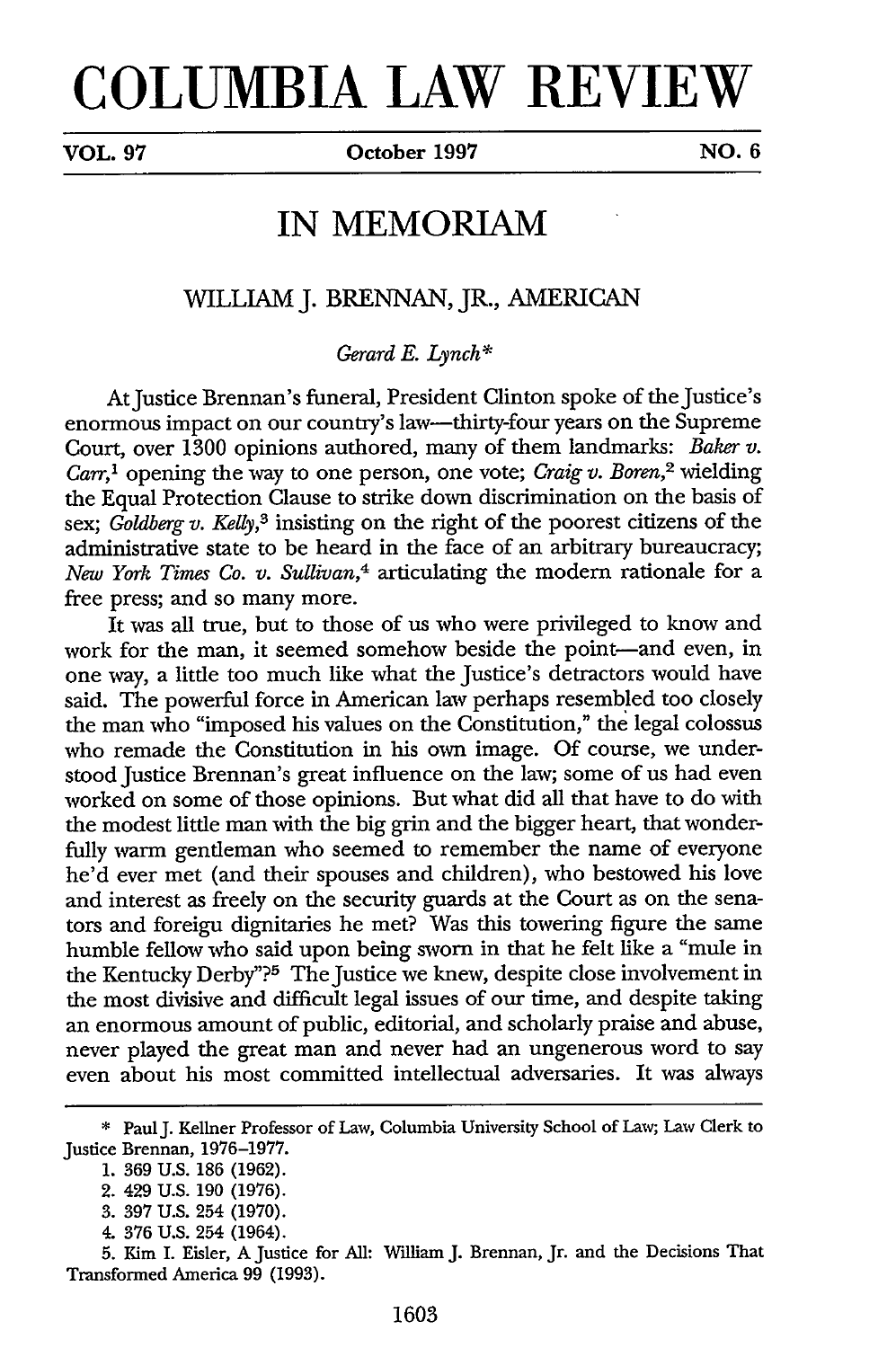hard, in the Justice's presence, to put this incredibly decent and unassuming man together with his public role as perhaps the most influential associate justice of all time.

Justice Souter, the next eulogist, came a lot closer to capturing the person we knew. "'Get in here, pal,' he'd say to me."<sup>6</sup> Oh yes, we'd all heard that, and we all remembered what followed, just as Justice Souter described it: the two-handed handclasp, the hug, the pulling you over by the elbow for a confidential conference, and—if you perhaps had some good news about yourself-"well, isn't that just lovely." There was the man himself, and now came the tears of remembrance.

But even this view of Justice Brennan is susceptible to a misleading spin. All that personal charm and warmth, snarls the critic, was the very vehicle by which the behind-the-scenes operator, the master manipulator of majorities, the crafty coalition builder, somehow managed to work his will on his colleagues, despite the weakness of his arguments and the wrongheadedness of his philosophy. And even if the friendliness was sincere (because no one who came remotely within the orbit of the Brennan warmth could fail to admit the total genuineness of the man), wasn't all that personal warmth, that compassion, quite literally the heart of the problem? It was his heart, his sense of justice, his love for humanity that led him away from the plain meaning and original intent of the Constitution. To speak of the greatness of the man, and the love we bore him, in the chilly context of academic debate, invites professorial condescension: "A wonderful man, I'm sure, but not much of a theorist, eh? Not really an intellectual of the law?" (The Justice was never that popular with law professors, even in his heyday. One early clerk recalled that he had been primed by his professors not to expect much from his clerkship: "You see, I went to Harvard, as did the Justice. And the Justice was not on the *Law Review.")*

So for all the eulogies, for all the praise, for all the recognition that this was a person both of great influence and of great humanity, there is, for me, an important question that is not really being addressed by the Justice's many admirers. The notion that Justice Brennan's judicial philosophy was one that illegitimately imposed his own values on the country is very widespread, in this more conservative age, among legal scholars as well as among politicians and the public. And that notion is not often contested by his defenders. Lawyers, judges, and legal scholars who may admire Justice Brennan's conclusions nevertheless feel a certain insecurity about his methods-or, perhaps, with an eye on possible future confirmation hearings or election campaigns, find it more prudent to avoid association with anything that could be called "liberalism" or "judicial activism."

<sup>6.</sup> Justice David Souter, Remarks at the Funeral Mass for Justice Brennan (July 29, 1997) (transcript on file with the Columbia Law Review).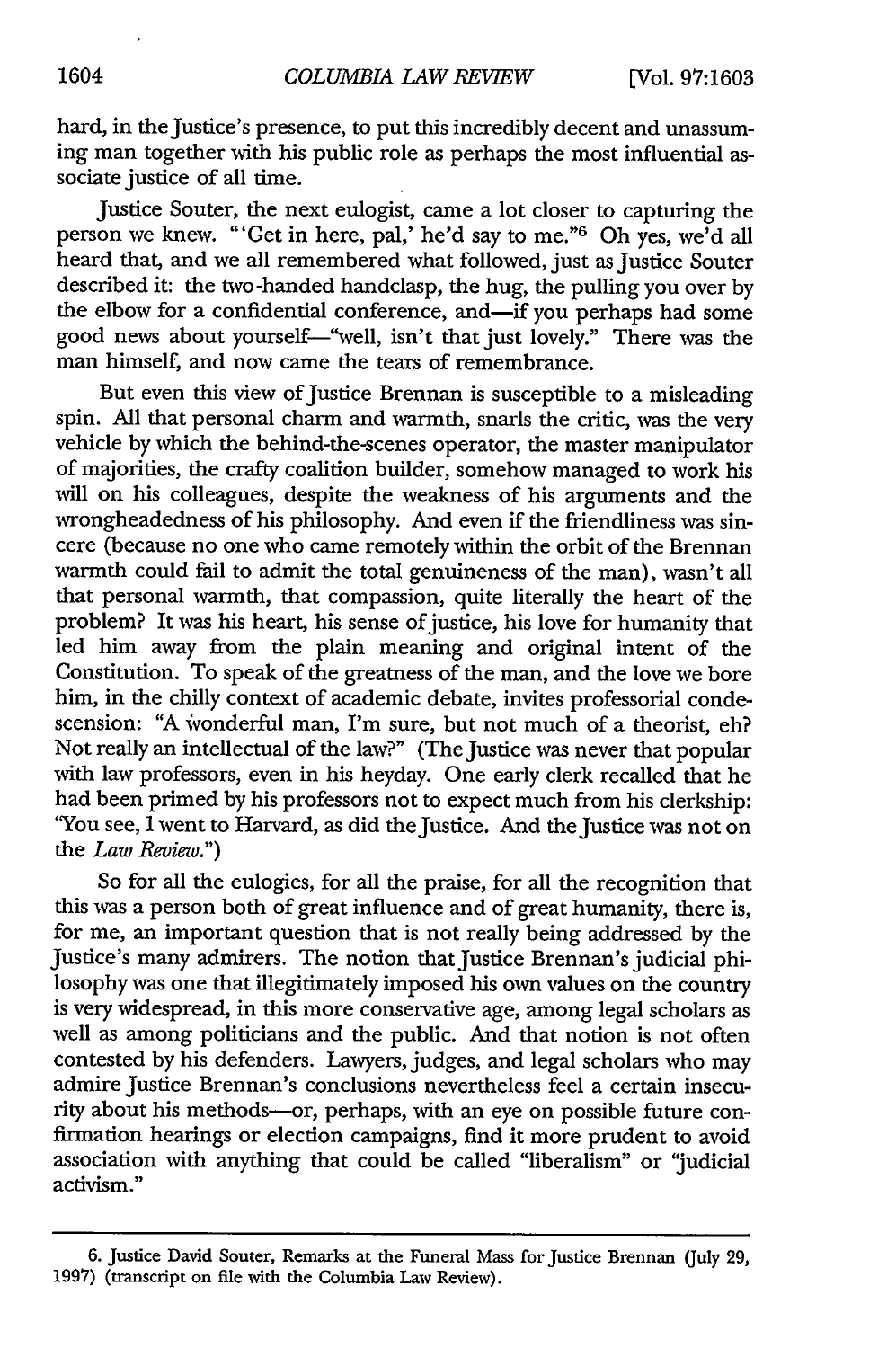The charge that Justice Brennan confused his own values with those of the Constitution does capture one piece of the truth. As far as I could see, the Justice was totally, absolutely, fervently devoted to the ideals that America and the Constitution, as he understood them, represented. He did not have the slightest doubt that America is the greatest country in the world, and that its greatness resided in institutions that were committed to freedom and equality, to human dignity, and to openness to all who chose to commit themselves to those ideals. He believed that his ideals were the ideals of the American polity, not because he thought that his beliefs ought to be imposed on the nation, but because he had been taught from an early age, in the best American immigrant tradition, to commit himself to the values that the nation professed.

Of course, one might say, we all do believe in the same values at some level of generality—but that's not what the debate over the role of the Supreme Court is about. Fair enough, but let me linger a moment before descending from the heights of patriotic abstraction. For not everybody does believe, even at this level of generality, in the American values that Justice Brennan accepted so fervently. Since many of those who do not are on the left, and many of those who criticize the Brennan legacy associate him with a certain kind of leftism, it is important to take the time to understand Justice Brennan's patriotism.

One of the uglier consequences of the Vietnam War was the blow it dealt to simple patriotism. Too many of the generation that came of age during the civil rights struggle and the movement to protest what they saw as an unjust imperial war came to identify their country with oppression, unfairness, and destruction, rather than with the defense of freedom and equality. Perceiving the failure of the United States to live up to its most profound aspirations, they associated their country with the failures, and located the aspirations against which they measured the nation somewhere outside of, rather than at the heart of, American institutions. Some of those people went so far as to bum their country's flag, in protest of those failures. A majority of Americans, particularly those of an older generation, saw such protests, not always inaccurately, as a failure of patriotism. Many of them supported laws to prohibit such conduct.

In *Texas v. Johnson,7 justice* Brennan wrote an opinion for the Court holding such laws unconstitutional. Those-both among the flag burners and among their would-be prosecutors-who would associate Justice Brennan with the protesters whose rights he defended would no doubt be surprised at the love of the flag and the nation it stands for that he expressed in that opinion:

[T]here is a special place reserved for the flag in this Nation . . . .

 $\sim$   $\sim$   $\sim$   $\sim$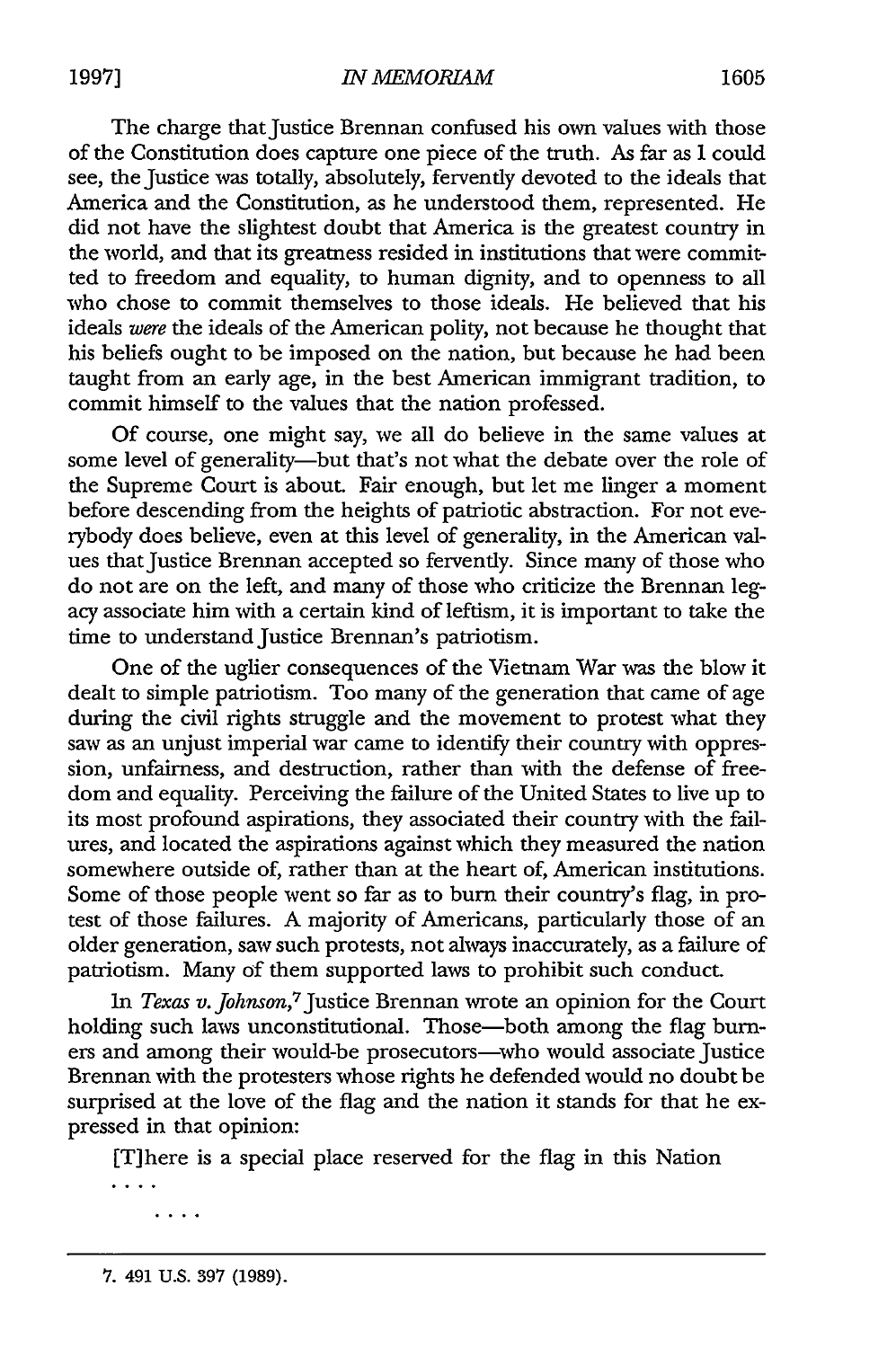**...** Our decision is a reaffirmation of the principles of freedom and inclusiveness that the flag best reflects, and of the conviction that our toleration of criticism such as Johnson's is a sign and source of our strength. Indeed, one of the proudest images of our flag, the one immortalized in our own national anthem, is of the bombardment it survived at Fort McHenry. It is the Nation's resilience, not its rigidity, that Texas sees reflected in the flag ....

**...** We can imagine no more appropriate response to burning a flag than waving one's own, no better way to counter a flag burner's message than by saluting the flag that bums .... **<sup>8</sup>**

Justice Brennan believed that. He served that flag in war; he was buried under it. Justice Brennan's "own values" had little enough to do with those of the flag burners, but he did not seek to impose his values on them by law. Instead, he put his faith in the values of tolerance. He thought these values were not only his, but America's.

But yes, believing in free speech and individual liberty in general does not automatically dictate toleration of flag burning. The problem, and here is the heart of the argument against Brennanism, is that there will always be different interpretations of what those core shared values mean in particular situations. We all agree, and the text of the Constitution proclaims, that all of us are entitled to be equally protected by the laws. Does that equality imply a principle of government colorblindness with respect to elementary school assignment? If it does, does that principle extend so far as to prohibit "remedial" or "diversityseeking" race consciousness in graduate school admissions? Doesn't a judge impose his own interpretation of our collective values when he answers these questions differently than a political majority?

At this more specific level, too, however, it is an oversimplification to speak of a judge's imposing her "own" values. Justice Brennan would have said that he was put on the bench, through a politically responsible process, precisely for the purpose of deciding, in the light of the nation's traditions and values, how the generalities of the constitutional language should best be applied to the contemporary problems that come before the Court. This is surely not a simple process of deciding that "school desegregation [or affirmative action, or whatever] is, in my opinion, a good policy, so it ought to be found to be constitutionally compelled." A complex calculus of text, historical evidence of framers' intent, history, precedent, institutional competence, and philosophy may lead to the conclusion that the Constitution does not adopt the solution the judge would prefer. Most of the time, the usual techniques of legal analysis lead to answers most lawyers will agree with, regardless of their own policy preferences or governmental philosophies. But those are the cases that usually get resolved without a close vote on the Supreme Court. When the going gets tough-precisely because textual or precedential analysis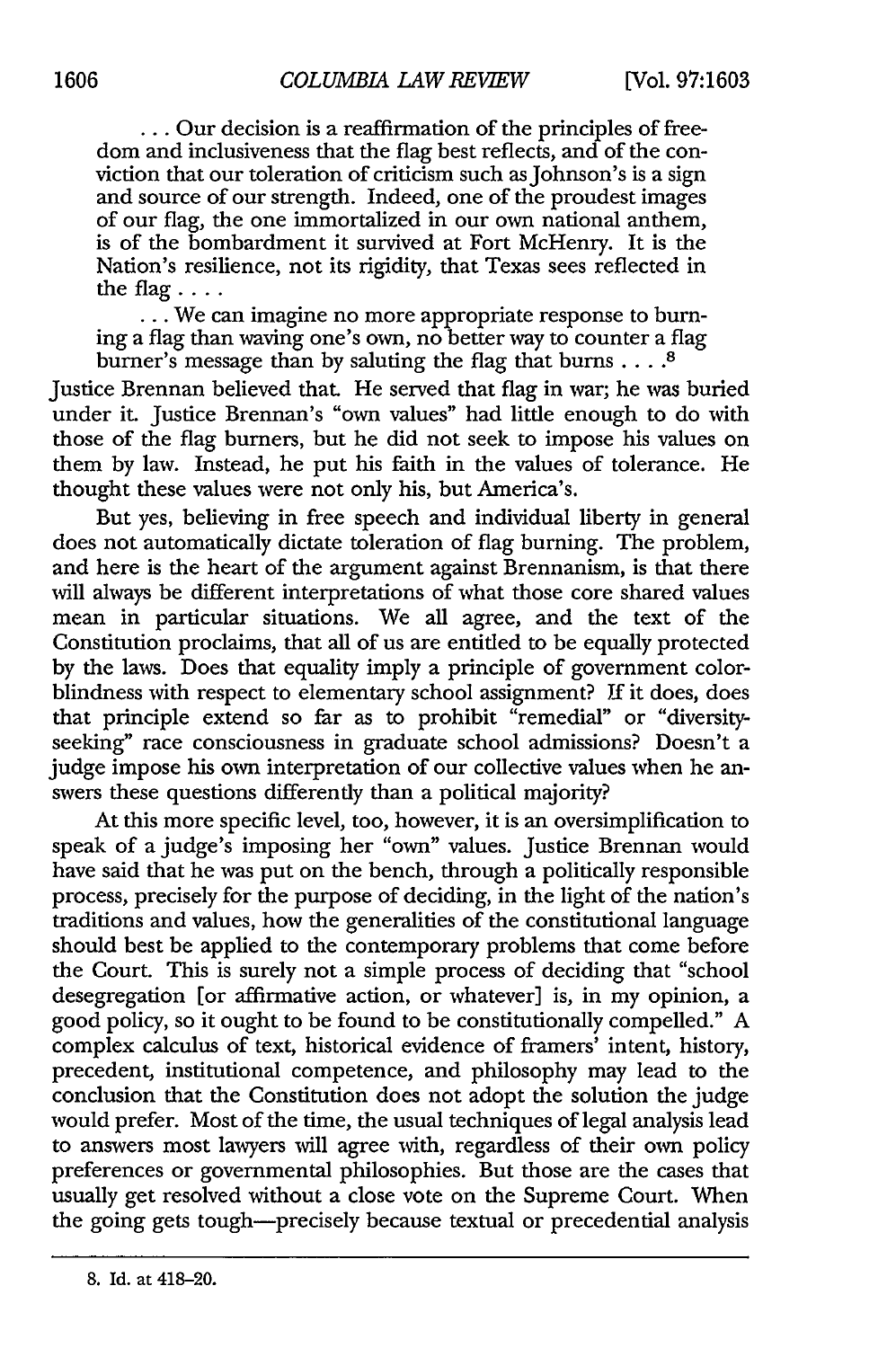doesn't yield clear signals-the judge is left, I'm afraid, with his own ability to articulate, as persuasively as possible, his best understanding of the true meaning of the broad value to which the Constitution requires adherence.

This is not, simplistic political arguments to the contrary notwithstanding, a question of degrees of judicial "activism." The late twentiethcentury "liberal" position favors school integration (an "activist" position that struck down policies adopted by the political branches of southern state governments) but would permit affirmative action (a more "deferential" posture that declines to upset programs put in place by Congress or state legislatures). "Conservatives" in 1954 argued for judicial restraint, while today many of their ideological successors seem prepared to strike down race-conscious programs adopted by the more politically responsive organs of government. The argument is about what our commitment to equality should be held to entail, and judges in our system, liberal or conservative, "activist" or "restrained," must examine our texts and traditions for answers.

Nor is it a matter of respect for "original meaning." The framers and ratifiers of the Fourteenth Amendment probably did not believe that the principle they were enshrining in the Constitution required integrated public schools, nor that it would prohibit race-conscious remedial actions. There is little reason, in any case, to assume that those who drafted and adopted broad and general principles to govern our polity believed or intended that those principles should always and forever be interpreted as they might have expected, even when the social conditions that shaped their own understandings had long since passed from the scene. Justice Brennan's belief that the Constitution must be given meaning for the present seems to me a simple necessity; his long and untiring labor to articulate the principles of fairness, liberty, and equality found in the Constitution in the way that he believed made most sense today seems far more honest and honorable than the pretense that the meaning of those principles can be found in eighteenth- or nineteenth-century dictionaries.

But just as passionately as Justice Brennan interpreted those principles to make sense for his generation, his successors must do so in light of their own wisdom and experience, and in light of the conditions of American society today. The aspirations to justice and liberty in which Justice Brennan so fervently believed must surely transcend his time, but his particular applications of those principles grew out of his own time. Justice Brennan's version of American values grew from the experience of an immigrant generation's love for the America they taught their children to revere, from a depression generation's experience of poverty and of an activist government's attempt to ameliorate it, from a warrior generation's commitment not to let bigotry at home lead to the horrors they had fought to defeat abroad, from a Red-scared generation's understanding that suppressing freedom to save it from its enemies is a dangerous